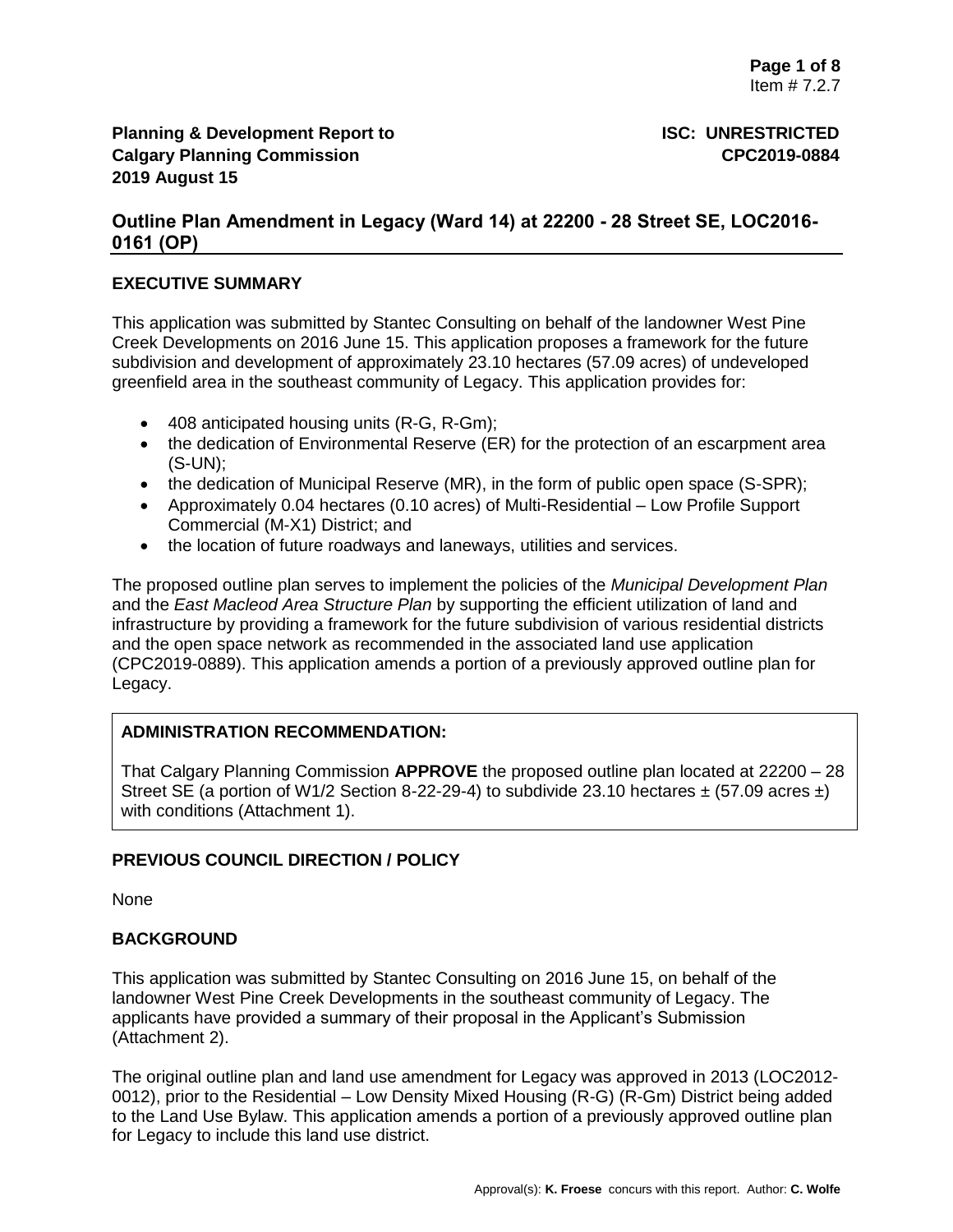# **Outline Plan Amendment in Legacy (Ward 14) at 22200 - 28 Street SE, LOC2016- 0161 (OP)**

## **Location Maps**

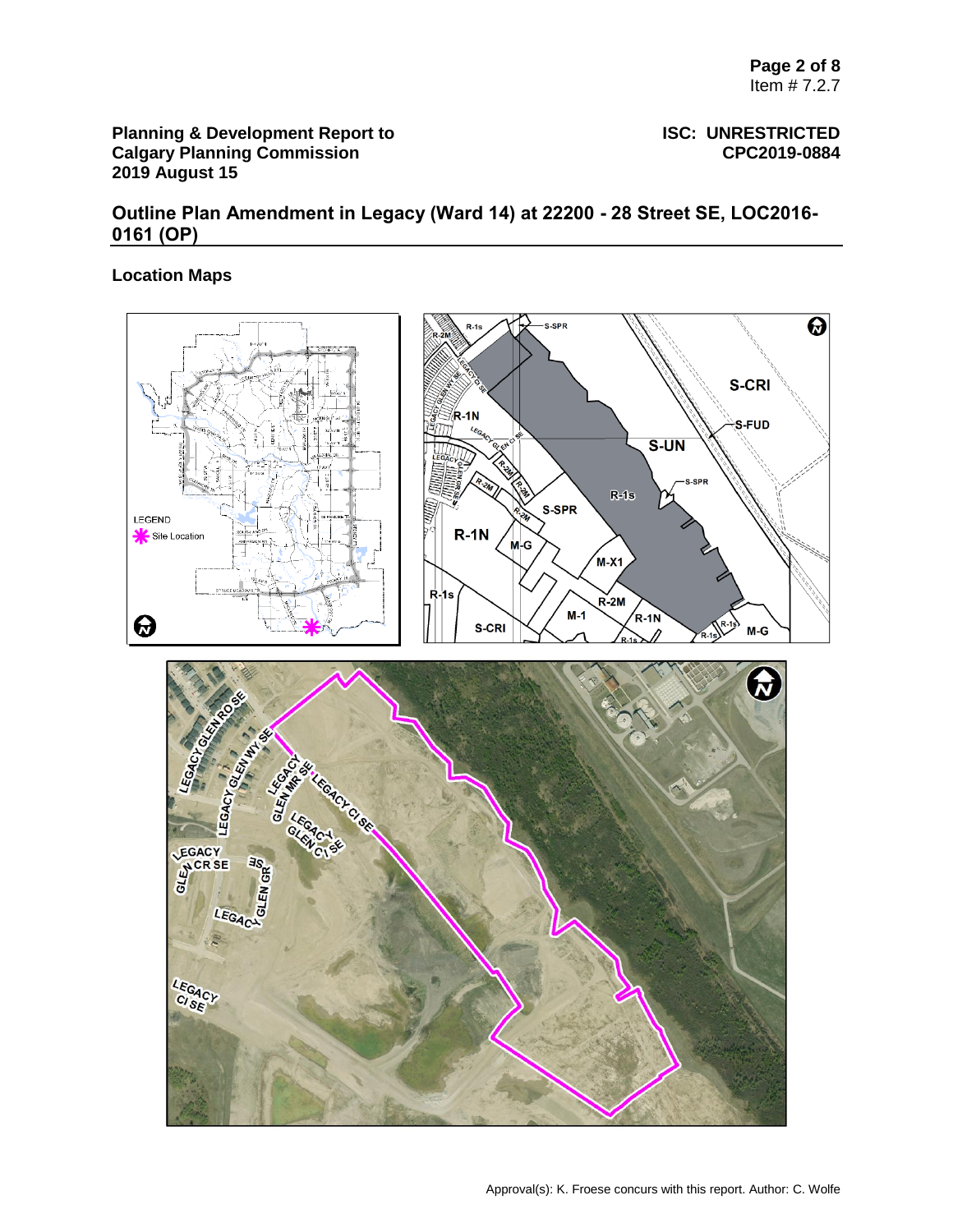# **Outline Plan Amendment in Legacy (Ward 14) at 22200 - 28 Street SE, LOC2016- 0161 (OP)**

### **Site Context**

The subject site, 22200 – 28 Street SE, is situated in the southeast quadrant of the city in the community of Legacy. The lands are currently vacant and were formerly cultivated for agricultural use. Escarpments exist on both the south and east portions of the subject site. The site has been graded and is being prepared for development subject to the approved outline plan and corresponding land use amendment.

The site is bounded by Foothills County to the south, and include the community of Heritage Pointe and the Heritage Pointe Golf Course. The Bow River escarpment and Pine Creek Wastewater Treatment Plant are to the east of the site and other portions of Legacy are to the north and west. Adjacent development to the north includes a mix of newly constructed single detached homes as well as homes under construction.

Due to the proximity of the Pine Creek Waste Water Treatment Plant, a 300 metre development setback has been applied to ensure compliance with Section 12 of the Government of Alberta's Subdivision & Development Regulation (as shown in Attachment 4: Proposed Outline Plan, the dashed magenta line at the back of lots along the escarpment). The 300 metre setback would restrict the development of residential land use (amongst others that are not applicable).

#### **INVESTIGATION: ALTERNATIVES AND ANALYSIS**

The proposed outline plan (Attachment 4), along with the associated land use amendment application, will facilitate the development of a residential neighbourhood that will contribute to the growth of the Legacy community as envisioned by the policies of the *Municipal Development Plan* and the *East Macleod Area Structure Plan*.

The proposed package of land uses, which include Residential – Low Density Mixed Housing (R-G) District, Residential – Low Density Mixed Housing (R-Gm) District, Multi-Residential – Low Profile Support Commercial (M-X1) District and Special Purpose – Urban Nature (S-UN) District, represent an opportunity to develop a comprehensive residential neighbourhood at a higher density than is currently enabled.

#### **Planning Considerations**

The following sections highlight the scope of technical planning analysis conducted by Administration.

## *Subdivision Design*

This application proposes to change the subdivision layout and land use designations for a portion of the area which was previously approved through outline plan (LOC2012-0012), as shown in Attachment 3. The changes being proposed by this application from a layout point of view are the addition of lanes to support the redesignation from R-1s to R-G and the removal of two connections into the open space system. These changes are minor and could have been accommodated through a non-conforming subdivision application that would have required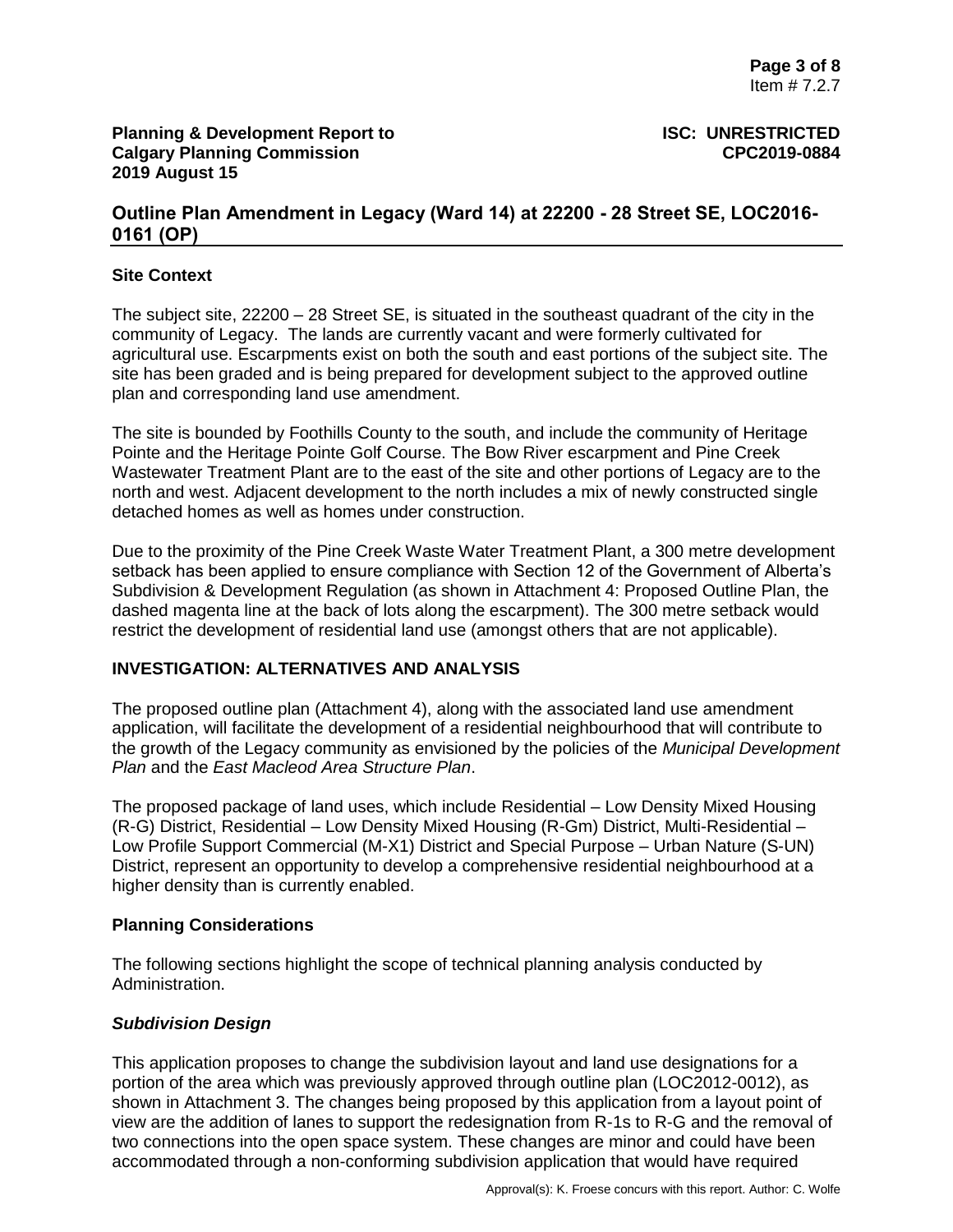# **Outline Plan Amendment in Legacy (Ward 14) at 22200 - 28 Street SE, LOC2016- 0161 (OP)**

Calgary Planning Commission (CPC) approval. By seeking CPC approval of the subject outline plan, the subdivision process can be simplified and approved by a subdivision authority within Administration. It also helps by providing a layout that better supports the new land use districts being proposed for the site. The proposed outline plan is included in Attachment 4 and the conditions of approval are included in Attachment 1.

## *Land Use*

This application includes a land use amendment that is primarily from Residential – One Dwelling (R-1s) District to the Residential – Low Density Mixed Housing (R-G) (R-Gm) District. The redesignation allows for the flexibility to develop the lands as single detached, semidetached, duplex and rowhouse dwellings, whereas the R-1s District primarily accommodates for single detached dwellings with the option of secondary suites. The other changes being proposed are minor boundary adjustments between land use districts (see Table 1: Land Use Statistics below and Attachment 6: Subdivision Data Sheet for details). The outline plan area is approximately 0.53 hectares (1.31 acres) larger than the accompanying land use amendment application area because the outline plan includes areas that are to remain as Special Purpose – Urban Nature (S-UN) District (see Attachment 5: Proposed Land Use District Map).

| <b>Current Designation</b>                                                  | <b>Proposed Designation</b>                                                                                                | Area                             |
|-----------------------------------------------------------------------------|----------------------------------------------------------------------------------------------------------------------------|----------------------------------|
| $R-1s$<br>Residential - One Dwelling<br>District (with secondary<br>suites) | $R-G$<br>Residential – Low Density<br><b>Mixed Housing District</b>                                                        | 19.52 ha $\pm$ (48.24 ac $\pm$ ) |
| $R-1N$<br>Residential - Narrow Parcel<br><b>One Dwelling District</b>       | $R-G$<br>Residential – Low Density<br><b>Mixed Housing District</b>                                                        | 1.70 ha $\pm$ (4.21 ac $\pm$ )   |
| $M-G$<br>Multi-Residential - At Grade<br><b>Housing District</b>            | $R-G$<br><b>Residential - Low Density</b><br><b>Mixed Housing District</b>                                                 | 0.01 ha $\pm$ (0.01 ac $\pm$ )   |
| S-UN<br>Special Purpose - Urban<br><b>Nature District</b>                   | $R-G$<br><b>Residential - Low Density</b><br><b>Mixed Housing District</b>                                                 | 0.12 ha $\pm$ (0.30 ac $\pm$ )   |
| $R-1s$<br>Residential - One Dwelling<br>District (with secondary<br>suites) | $R-Gm$<br><b>Residential - Low Density</b><br><b>Mixed Housing District</b><br>(with single-detached<br>dwellings allowed) | 1.15 ha $\pm$ (2.85 ac $\pm$ )   |
| $R-1s$<br>Residential – One Dwelling<br>District (with secondary<br>suites) | $M-X1$<br>Multi-Residential - Low<br><b>Profile Support Commercial</b><br><b>District</b>                                  | 0.04 ha $\pm$ (0.10 ac $\pm$ )   |

Table 1: Land Use Statistics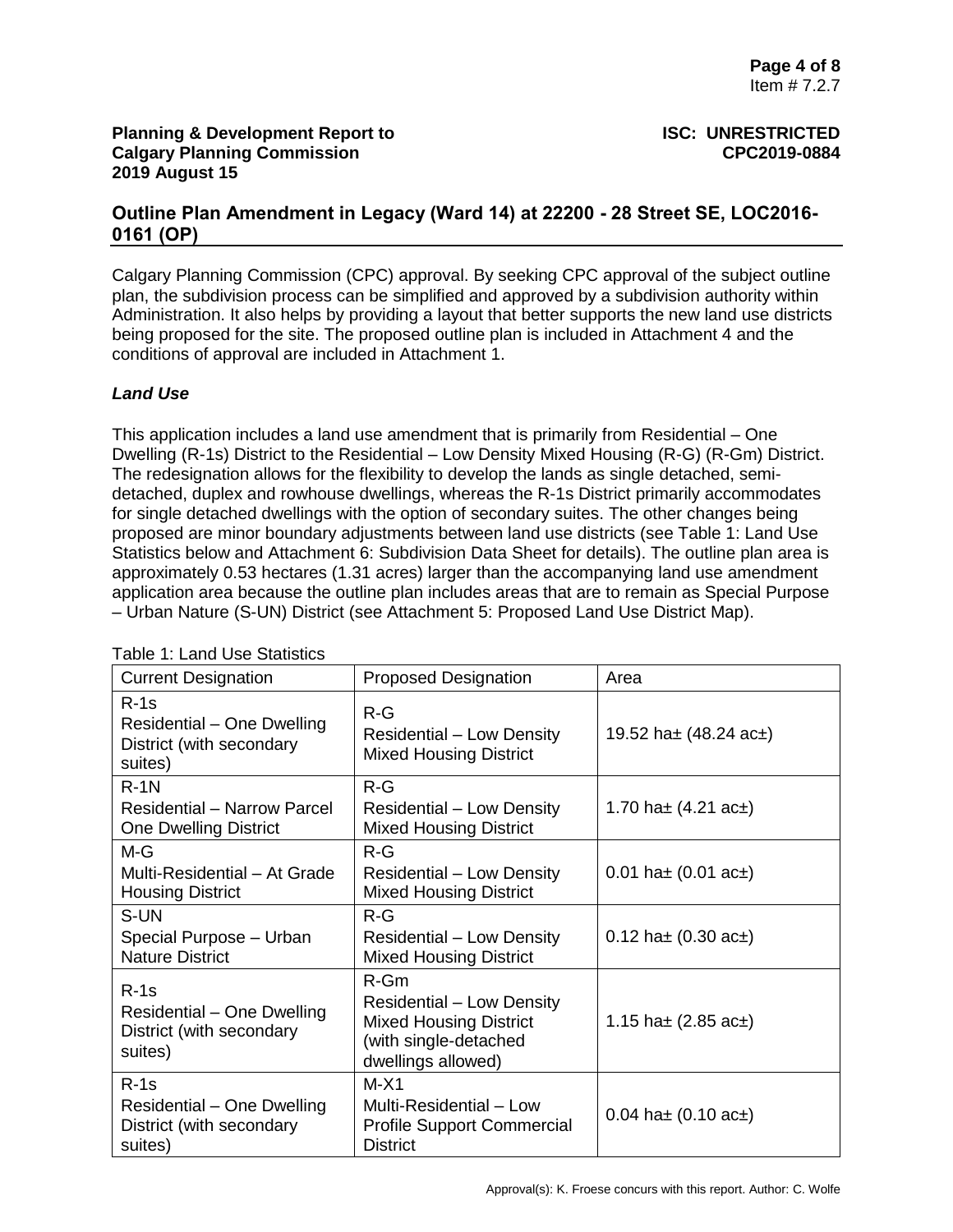# **Outline Plan Amendment in Legacy (Ward 14) at 22200 - 28 Street SE, LOC2016- 0161 (OP)**

| $R-1s$<br>Residential - One Dwelling<br>District (with secondary<br>suites) | S-UN<br>Special Purpose - Urban<br><b>Nature District</b>           | 0.03 ha $\pm$ (0.07 ac $\pm$ ) |
|-----------------------------------------------------------------------------|---------------------------------------------------------------------|--------------------------------|
| S-UN<br>Special Purpose - Urban<br><b>Nature District</b>                   | to remain S-UN<br>Special Purpose - Urban<br><b>Nature District</b> | 0.53 ha $\pm$ (1.31 ac $\pm$ ) |
| <b>Total</b>                                                                |                                                                     | 23.10 ha± $(57.09$ ac±)        |

# *Density*

The anticipated density for all of Legacy is based on 75 percent of the maximum number of units for both Stage I and Stage II which is equivalent to 22.23 units per hectare  $\pm$  (9 units per acre ±). This exceeds the *Municipal Development Plan* requirement of 20 units per hectare (8 units per gross developable acre) and the *East Macleod Area Structure Plan* requirement of 17.3 units per gross developable hectare (7 units per gross developable acre). This application would amend land uses on an approximately 23.1 hectare site within Stage II.

This application proposes a higher projected density for the site than was originally proposed. There is a site to the south that also has an active application to redesignate and that will lower the density of that site, but considered together, there is still a net increase in density. The proposed R-G and R-Gm District is anticipated to accommodate an anticipated 408 housing units (23.91 units per hectare); a net increase of 130 units

A separate land use amendment application to the south, on a 4.32 hectare  $\pm$  (10.67 acre  $\pm$ ) site (also owned by West Pine Creek Developments), proposes to decrease the number of housing units by approximately 52 units. Combined, there would be an anticipated density increase of 78 dwelling units to the original Legacy Stage II Outline Plan.

## *Environmental*

The environmental impacts of this development were previously reviewed and addressed with the Legacy Stage II Outline Plan (LOC2012-0012). This proposed amendment does not raise any additional environmental concerns or risks. This is a greenfield site which has remained in a natural condition with limited agricultural uses in the past.

# *Transportation*

Regional access is via 210 Avenue SE to the north and via Legacy Circle SE to the rest of the community. Transit service is planned on Legacy Circle SE, with bus stops on this collector roadway. Generally, the road network proposed in the plan area follows the previous outline plan, with the exception of creating new lanes to support the anticipated housing options. The modifications from the original outline plan include a lane to service the south side of Legacy Point Terrace SE, which will remove front driveways along the planned regional pathway on this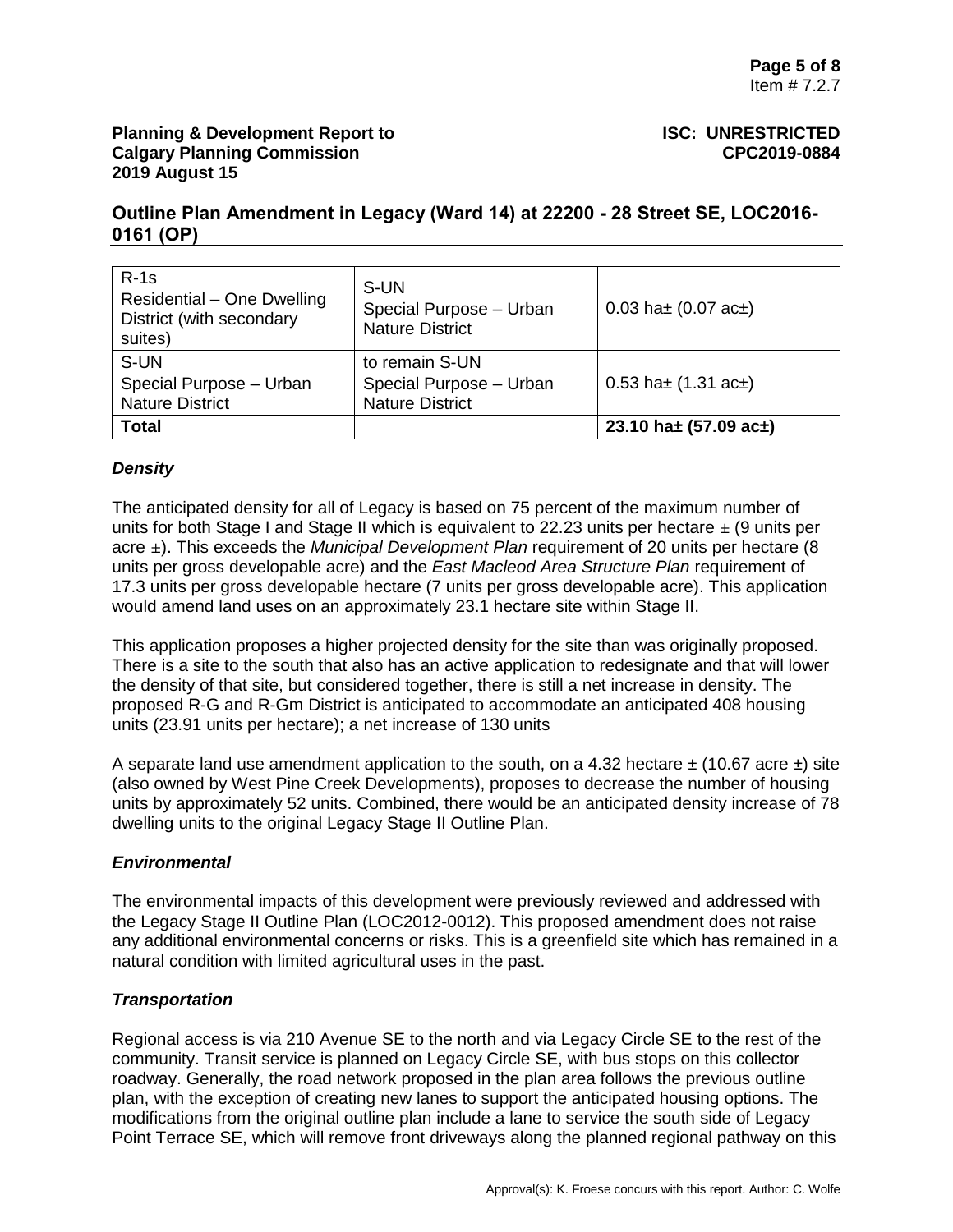# **Outline Plan Amendment in Legacy (Ward 14) at 22200 - 28 Street SE, LOC2016- 0161 (OP)**

roadway. The R-Gm District and lane will remove front driveways on Legacy Circle SE across the street from a school, helping to reduce conflicts between vulnerable users and vehicles.

### *Utilities and Servicing*

The utilities and servicing for this development area have been previously planned with the Legacy Stage II Outline Plan (LOC2012-0012). The proposed minor change in use, density, and layout, does not significantly impact the proposed services for the area which have capacity to service the proposed development. Due to the increase in density and site coverage allowable under the R-G District, some minor adjustments have been made to the overall stormwater management plan to account for the anticipated increase in surface water run-off.

### **Stakeholder Engagement, Research and Communication**

In keeping with Administration's standard practices, this application was circulated to relevant stakeholders and notice posted on-site. Notification letters were sent to adjacent land owners and the application was advertised online.

There is no community association in this area. No letters of objection or support from adjacent landowners or the general public were received by Administration. No public meetings were conducted by the applicant or Administration in direct relation to this outline plan application.

Following Calgary Planning Commission, notifications for Public Hearing of Council will be posted on-site and mailed out to adjacent land owners. In addition, Commission's recommendation and the date of the Public Hearing will be advertised.

#### **Strategic Alignment**

#### *South Saskatchewan Regional Plan (2014)*

The recommendation by Administration in this report has considered and is aligned with the policy direction of the *South Saskatchewan Regional Plan* (SSRP) which directs population growth in the region to Cities and Towns and promotes the efficient use of land.

#### *Interim Growth Plan (2018)*

The recommendation aligns with the policy direction of the *Interim Growth Plan*. The proposed land use amendment and policy amendment builds on the principles of the *Interim Growth Plan*  by means of promoting efficient use of land, regional infrastructure, and establishing strong, sustainable communities.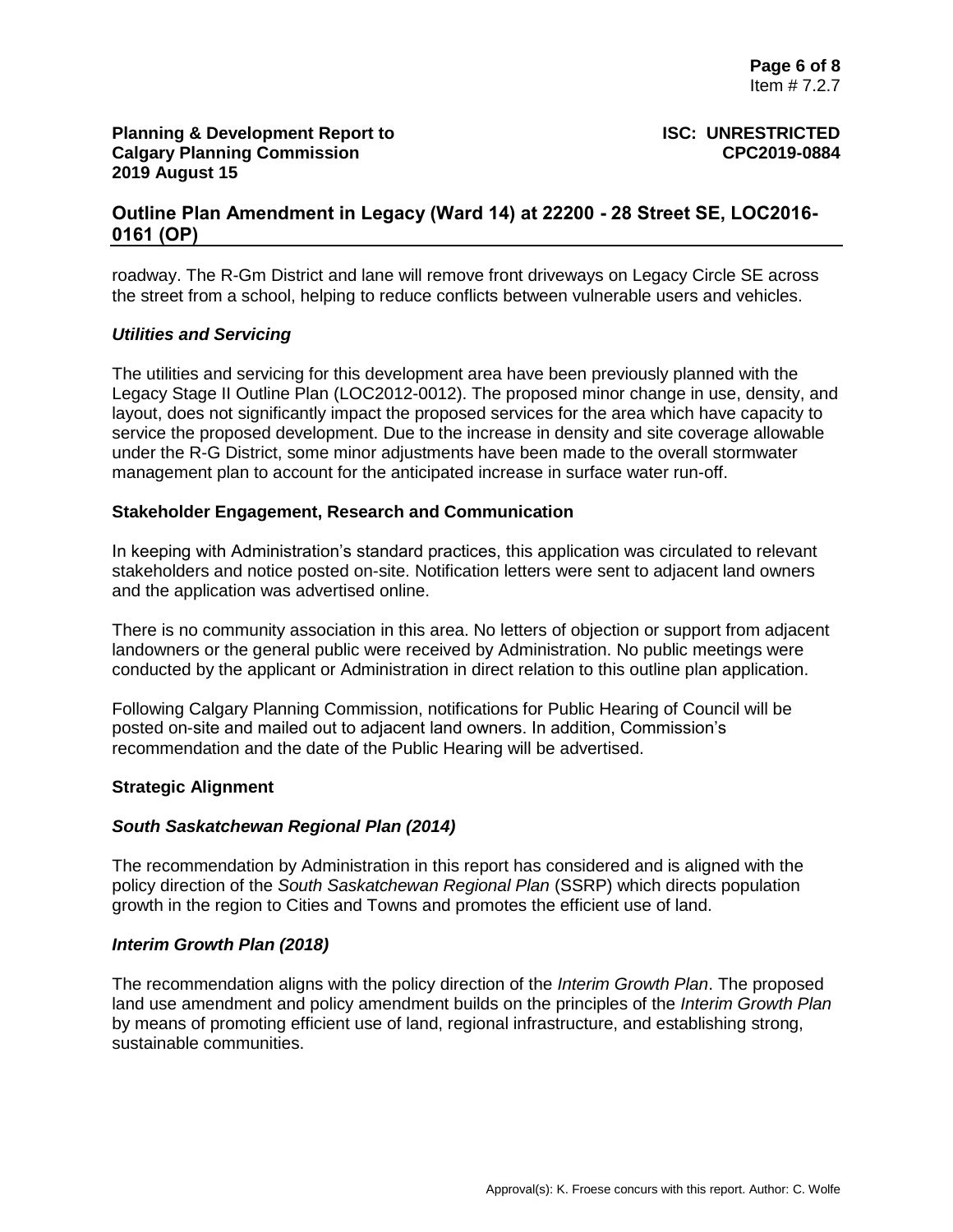## **Outline Plan Amendment in Legacy (Ward 14) at 22200 - 28 Street SE, LOC2016- 0161 (OP)**

### *Municipal Development Plan (Statutory – 2009)*

Map 1: Urban Structure of the *Municipal Development Plan* (MDP) identifies the subject site as being within the Developing Residential Area, which includes communities that have an approved Area Structure Plan (ASP). The community is referenced as a Planned Greenfield Community in the MDP with an approved ASP.

The MDP supports the development of complete and diverse neighbourhoods which provide a range of housing choices including a mix of built forms and ownership tenures (Section 2.3.1). The mix of housing type can include single detached, duplexes, row houses, attached housing, accessory dwelling units and secondary suites, medium and higher density and mixed-use residential developments. This application proposes a wider range of housing types and densities, which aligns with the intent of the MDP.

### *East Macleod Area Structure Plan (Statutory – 2007)*

The subject site is identified as a Residential Area in the *East Macleod Area Structure Plan* (ASP) on Map 3: Land Use Concept. Single family housing, semi-detached housing, and low to medium density multi-dwelling housing forms of varying heights are anticipated within the Residential Area where determined to be compatible and appropriate.

The ASP also provides direction for the community to achieve sustainability principles, including creating a range of housing opportunities. In addition to single detached dwellings on conventional-sized lots, a mixture of alternative forms of housing are encouraged and supported within the community in order to meet the needs of different income groups and lifestyles. Alternative forms of housing may include, but are not restricted to: semi-detached and duplex dwelling units, multi-dwelling housing, and secondary suites. (Section 8.1.2). The proposed R-G District allows the opportunity for various forms of housing and meets the intent of the ASP.

The minimum density required in the ASP is 17.3 units per gross developable hectare (7 units per gross developable acre). Under the existing Residential – One Dwelling (R-1s) District, the land is anticipated to be developed as approximately 300 single detached dwellings (18.75 units per hectare) with the potential for secondary suite development. The R-G district is anticipated to accommodate 345 residential units (21.56 units per hectare). As a result, an increase of 45 residential units is anticipated. The proposed density exceeds the minimum density requirement of the ASP. The proposed outline plan and land use redesignation are consistent with the policies of the ASP.

#### **Social, Environmental, Economic (External)**

The proposed outline plan amendment and land use redesignation provides for a range of residential opportunities that may accommodate the needs of different demographic categories.